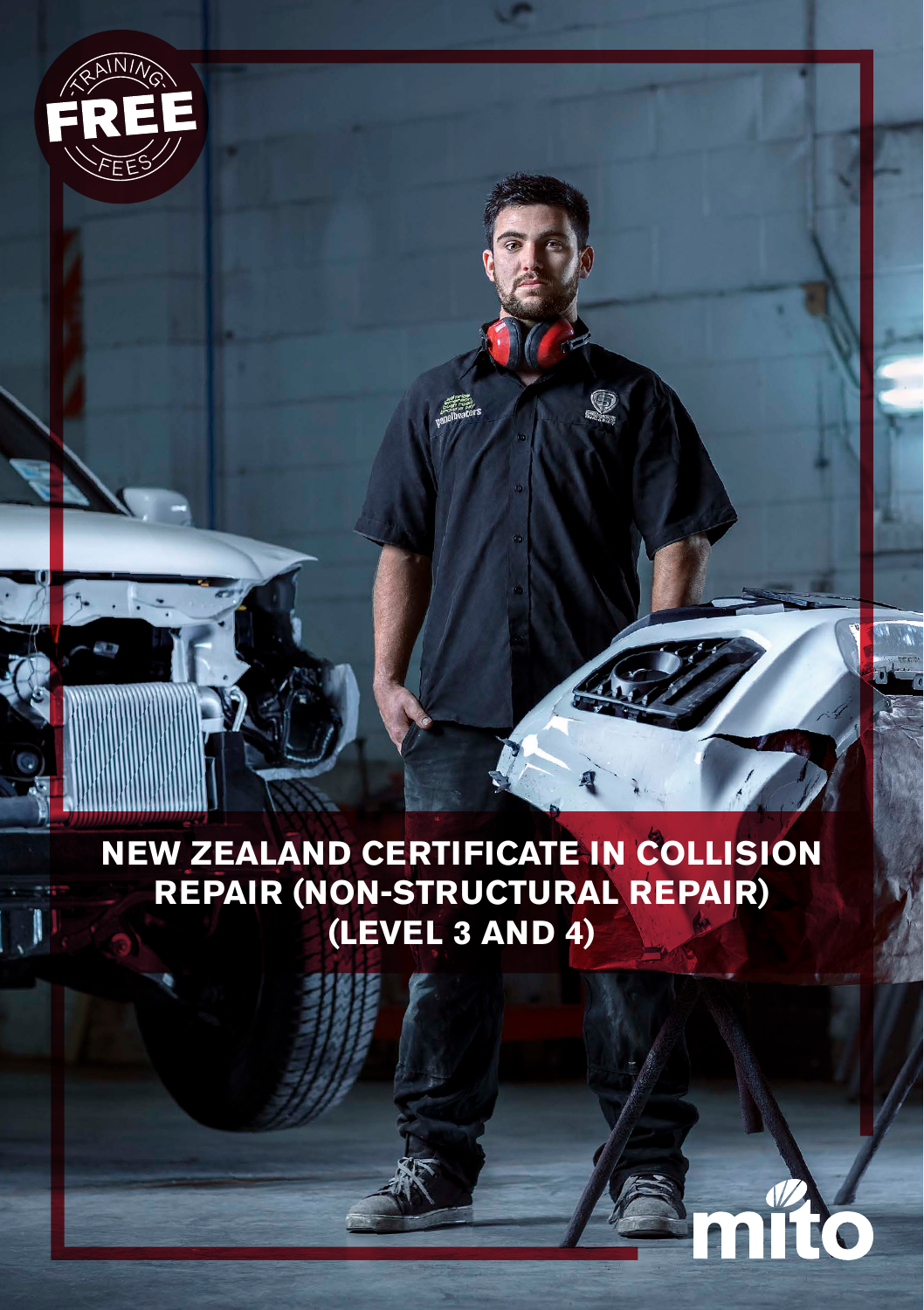This programme will provide the skills and knowledge required to repair, replace and refit non-structural vehicle panels that have been damaged as a result of a collision.

#### Programme Outline

This programme is expected to take 3.5 years to complete both Level 3 and 4.

The training programme includes a mix of practical training and assessment, undertaken in the workplace, and eLearning, allowing you to complete theory elements of the programme at your own pace. You will have access to videos, interactive simulations and theory assessments, which can be easily accessed at any time and from any device – mobile phone, tablet or PC.

| <b>QUALIFICATION OUTCOMES</b> |                                                                                                                                                                              | <b>LEVEL</b> | <b>CREDITS</b> |
|-------------------------------|------------------------------------------------------------------------------------------------------------------------------------------------------------------------------|--------------|----------------|
| <b>OUTCOME 1</b>              | Follow workplace policies, workplace<br>procedures and relevant regulations to<br>work safely and effectively in the collision<br>repair and automotive refinishing industry | 3            | 17             |
| <b>OUTCOME 2</b>              | Apply fundamental collision repair<br>knowledge to remove and replace vehicle<br>components to assist with collision repair                                                  | 3            | 65             |
| <b>OUTCOME 3</b>              | Apply fundamental automotive refinishing<br>knowledge to repair minor damage<br>and prepare vehicle components for<br>refinishing work                                       | 3            | 40             |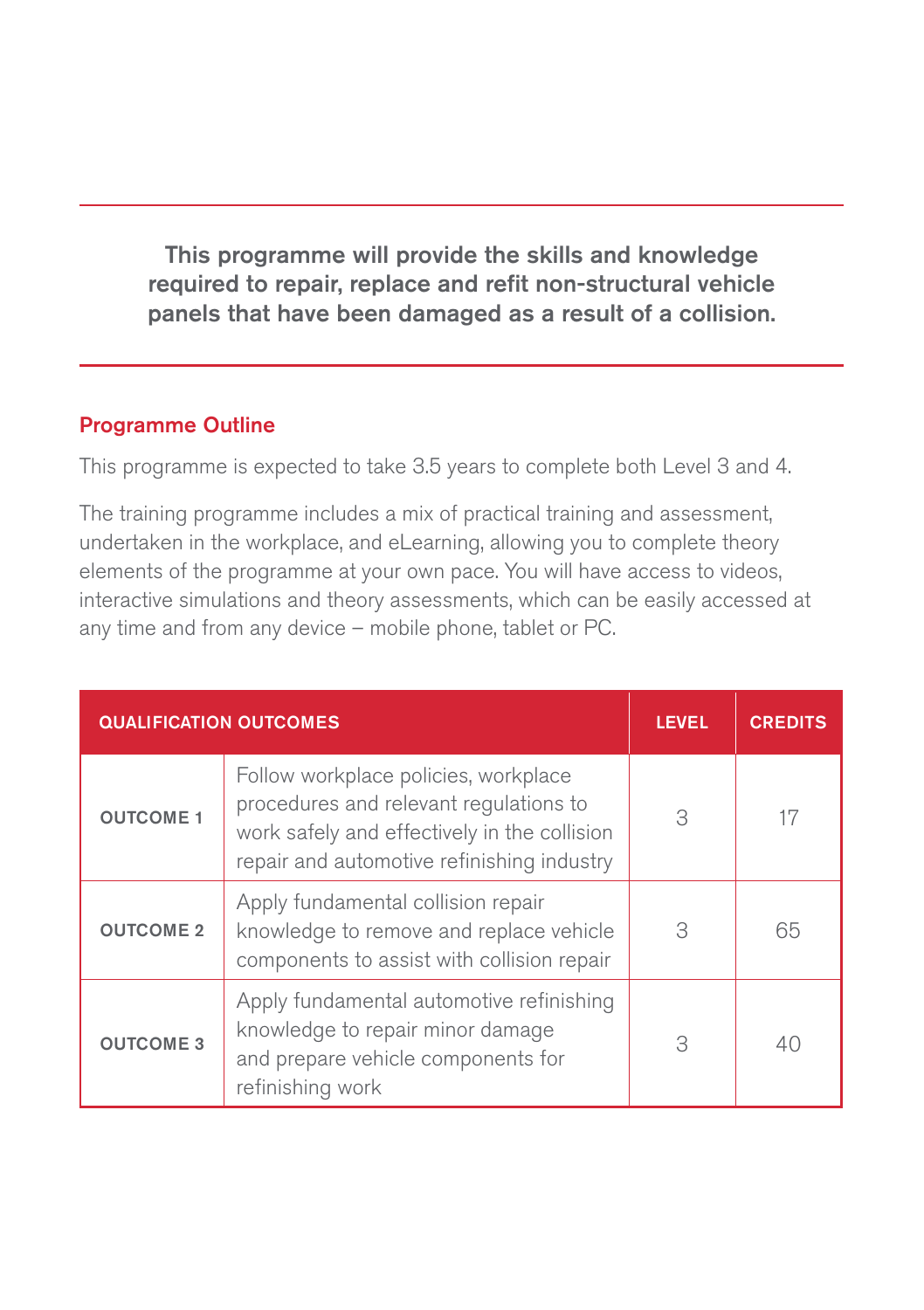| <b>QUALIFICATION OUTCOMES</b> |                                                                                                               | <b>LEVEL</b> | <b>CREDITS</b> |
|-------------------------------|---------------------------------------------------------------------------------------------------------------|--------------|----------------|
| <b>OUTCOME 4</b>              | Monitor the workplace and respond to<br>issues as required to maintain a safe and<br>effective workplace      |              | 15             |
| <b>OUTCOME 5</b>              | Apply collision repair knowledge to carry<br>out non-structural repairs on vehicle<br>systems                 | 4            | 40             |
| <b>OUTCOME 6</b>              | Apply collision repair knowledge to repair<br>damaged metal components on a vehicle                           |              | 52             |
| <b>OUTCOME 7</b>              | Apply collision repair knowledge to repair<br>different types of damaged non-metal<br>components on a vehicle |              | 17             |

### Entry Requirements

You must be employed full-time in the industry to enrol in this programme.

#### Programme Fee

There is no training fee for this programme until 31 December 2022.